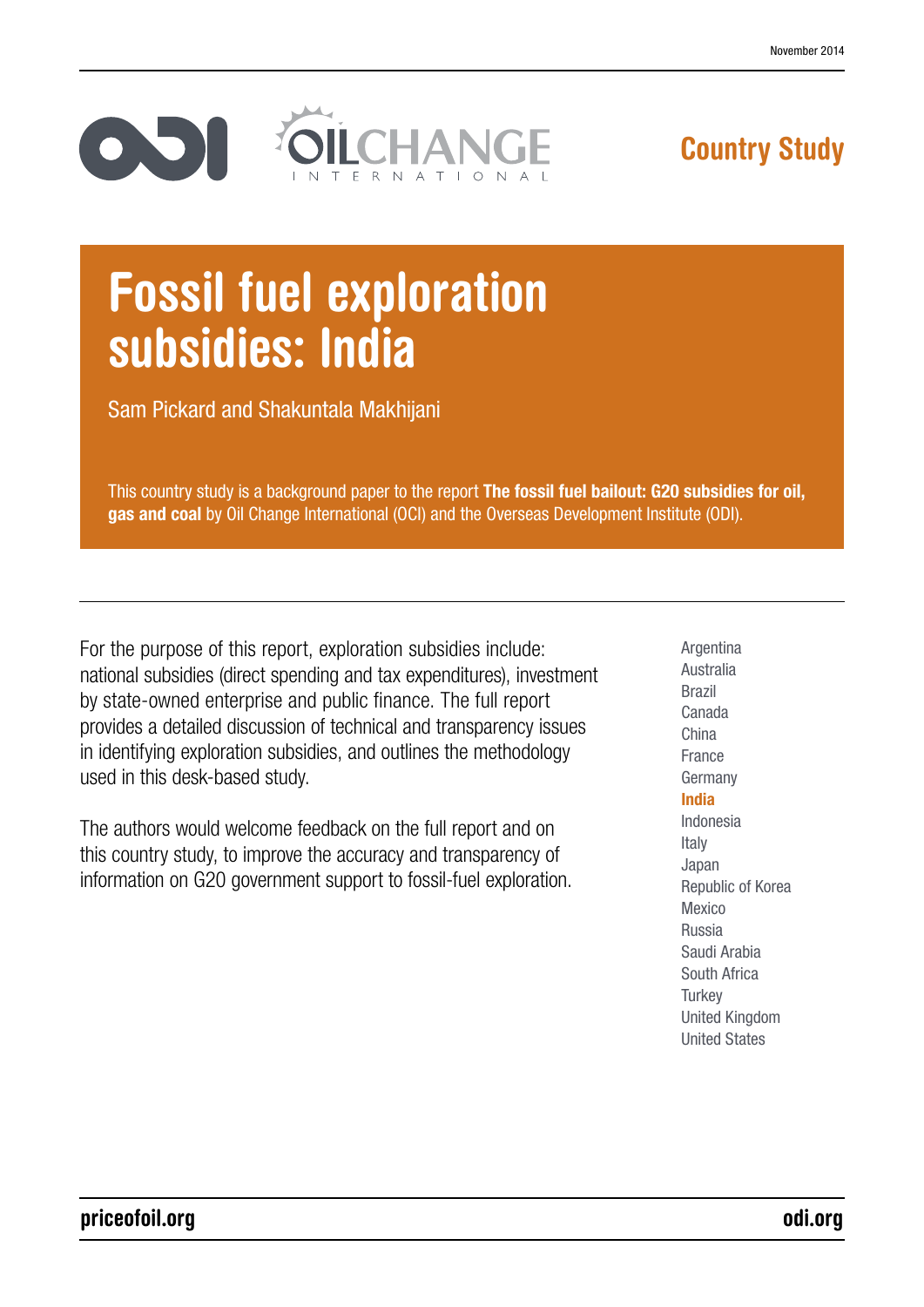## **Background**

India has substantial fossil-fuel reserves, including 60.6 billion tonnes of coal, 5.7 billion barrels of oil and 1.4 trillion cubic feet of gas (BP, 2014). The Ministry of Coal is responsible for overseeing the management of India's coal industry through a number of agencies and companies, including Coal India Limited (CIL), a 90% state-owned enterprise. India's upstream oil and gas industries are overseen by the Ministry of Petroleum and Natural Gas which, despite opening up to private investment in the 1990s, continues to be dominated by state-owned enterprises (SOEs). There are significant exploration activities planned and underway in India, with almost \$35 billion spent by SOEs on exploration and production under the  $11<sup>th</sup>$  five-year plan (2007-2012), and 197 oil and gas exploration wells being drilled in 2012 and 2013 (Ministry of Petroleum & Natural Gas, 2013).

## National subsidies

Although it is not possible to clarify the sub-set of support provided to oil and gas exploration, the total capital outlay by the Ministry of Petroleum and Natural Gas on petroleum under the heading 'exploration and production of crude oil and natural gas' was recorded as \$45.7 million for 2012 (Controller General of Accounts, 2013b).

The Oil Industry Development Board (OIDB) provides direct support to research and development (R&D) activities that are 'useful to the oil industry' and 'for appraising the unexplored/partly explored acreage', amounting to \$24.6 million in 2013 (OIDB, 2013). The Government of India also funds a number of research institutes and universities including the Rajiv Gandhi Institute of Petroleum Technology (RGIPT), which focuses on research into enhanced oil recovery (RGIPT, 2010). Budgetary estimates suggest \$6.7 million will be granted to the institute in 2013/14 though it was not possible to determine whether any of this funding supports exploration directly (Ministry of Petroleum & Natural Gas, 2014).

In addition to direct support to the oil and gas industry, the Government also supports coal mining projects. In 2012-2013, the Ministry of Coal spent \$1.8 million, \$2.1 million, and \$30.4 million on research and development, regional exploration and detailed drilling, respectively (Ministry of Coal, 2014; CIL, 2013).

There are also a number of tax breaks provided by the Government that appear to benefit exploration activities directly. Although no values for these could be identified, they include: the option for the immediate expensing of all exploration costs during the first year of production (or when incurred for unsuccessful wells) instead of depreciating costs over time, accelerated depreciation of capital R&D costs incurred during exploration or

#### Figure 1. Oil and gas exploration expenditure and reserves in India



*Source: Rystad Energy, 2014*

production activities and exemptions for specific contracts for exploration or production (EY, 2013; Deloitte, 2014).

Recent inquiries into a lack of due diligence for assigning rights to mine-explored coal blocks have revealed that the Indian Government may have lost billions of dollars (BBC News, 2014). However, as many of these licences have been revoked recently and are now likely to be redistributed by competitive auctions, this cost is not included in the total.

## Investments by state-owned enterprises

India's fossil-fuel industries are dominated by SOEs. The coal industry is tightly regulated by Coal India (90% government owned) which sets the price of coal centrally for all of the countries' 42 producers. Along with its numerous subsidiaries, Coal India was responsible for 81% of the total coal produced in India 2012-2013, producing 452.21 megatonnes (Mt).

Within Coal India, the Central Mine Planning & Design Institute (CMPDIL) is the subsidiary that carries out exploration activities including regional mapping and detailed drilling. On the basis of CMPDIL information, the Ministry of Coal then promotes the further exploration and development of the projects it feels are most promising. Six new exploration or extension projects for Coal India were due to be sanctioned in 2012 at a value of \$481 million (CIL, 2012).

Coal India also has operations outside India, including in Mozambique where it has allocated \$808 million in 2013/14 with a further \$647 million available if needed (CIL, 2013). For investment in the development of coal abroad, Coal India has proposed a total capital outlay of \$4.1 billion with a further \$5.7 billion available on an ad-hoc basis during the  $12<sup>th</sup>$  planning period (2012-2017).

India's upstream oil and gas industry is also dominated by majority state-owned companies, including the Oil and Natural Gas Corporation (ONGC), the Indian Oil Corporation (IOC) and Oil India Limited (OIL), which invested \$1.9 billion, \$581.2 million, and \$232 million in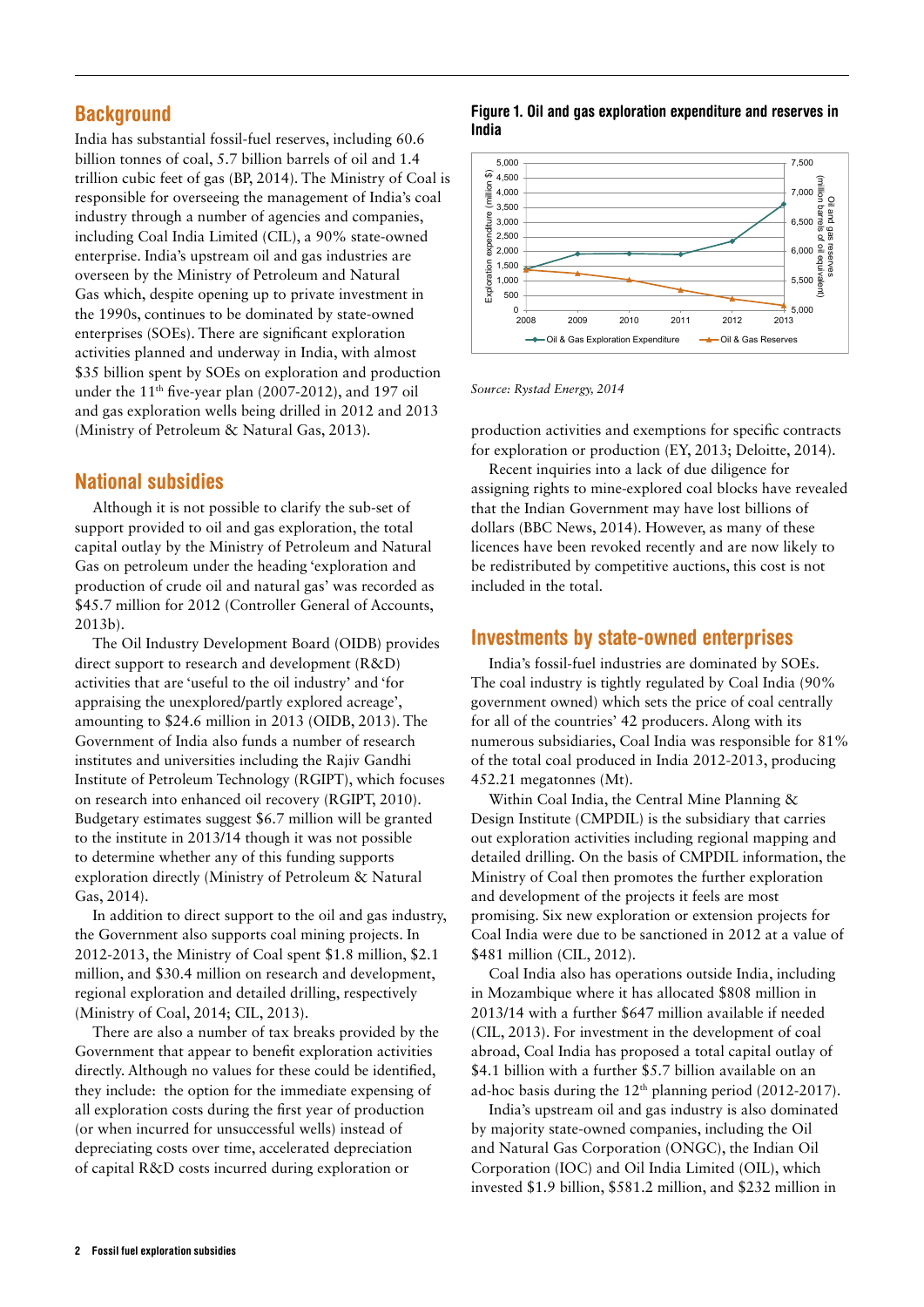#### Table 1. India's national subsidies

| <b>Subsidy</b>                                                                                               | <b>Subsidy type</b> | <b>Targeted fossil</b><br>fuels | <b>Estimated annual</b><br>amount (million \$) | <b>Timeframe for</b><br>subsidy-value<br>estimate | <b>Stage</b>                                                             |
|--------------------------------------------------------------------------------------------------------------|---------------------|---------------------------------|------------------------------------------------|---------------------------------------------------|--------------------------------------------------------------------------|
| <b>Direct spending</b>                                                                                       |                     |                                 |                                                |                                                   |                                                                          |
| Capital outlay by Ministry of<br>Petroleum for exploration and<br>production of Crude oil and natural<br>gas | Direct funding      | Oil and gas                     | 45.7                                           | 2013                                              | Exploration and<br>extraction (including<br>an exploration<br>component) |
| Ministry of Coal - detailed drilling                                                                         | Direct funding      | Coal                            | 30.4                                           | 2013                                              | Exploration and<br>extraction (including<br>an exploration<br>component) |
| Oil industry development board -<br>R&D activities                                                           | Direct funding      | Oil and Gas                     | 24.6                                           | 2013                                              | Exploration                                                              |
| Ministry of Coal - regional<br>exploration                                                                   | Direct funding      | Coal                            | 2.1                                            | 2013                                              | Exploration and<br>extraction (including<br>an exploration<br>component) |
| Ministry of Coal - R&D                                                                                       | Direct funding      | Coal                            | 1.8                                            | 2013                                              | Exploration and<br>extraction (including<br>an exploration<br>component) |
| Tax expenditure                                                                                              |                     |                                 |                                                |                                                   |                                                                          |
| Accelerated depreciation of capital<br>investments in R&D                                                    | Tax expenditure     | Oil and gas                     | n/a                                            | n/a                                               | Exploration and<br>extraction (including<br>an exploration<br>component) |
| Accelerated amortising (writing off)<br>of exploration costs                                                 | Tax expenditure     | Oil and gas                     | n/a                                            | n/a                                               | Exploration and<br>extraction (including<br>an exploration<br>component) |
| <b>Total exploration</b>                                                                                     |                     |                                 | 24.6                                           |                                                   |                                                                          |
| Total exploration and extraction<br>(including an exploration<br>component)                                  |                     |                                 | 111.3                                          |                                                   |                                                                          |

exploration activities respectively in the 2013/14 financial year (ONGC, 2014; IOC, 2014; OIL, 2014).<sup>1</sup> These companies also have exploration and production projects overseas, including in Canada, Colombia, Egypt, Gabon, Iran, Libya, Myanmar, Nigeria, Russia, South Sudan, Sudan, Timor Leste, the United States, Venezuela, Vietnam and Yemen (OIL, 2014).

# Public finance

#### **Domestic**

At the end of 2012, outstanding project guarantees agreed by the Ministry of Coal totalled \$305 million (Controller General of Accounts, 2013a). In addition, the OIDB disbursed loans of \$602 million to public-sector companies operating in the oil sector in 2012 alone (Ministry of Petroleum & Natural Gas, 2012). It is unclear what

1 Data discrepancy with data in the 'Major companies' section could be due to calendar year/ FY change or the recording of exploration expenditure as production costs in the company's Annual Report.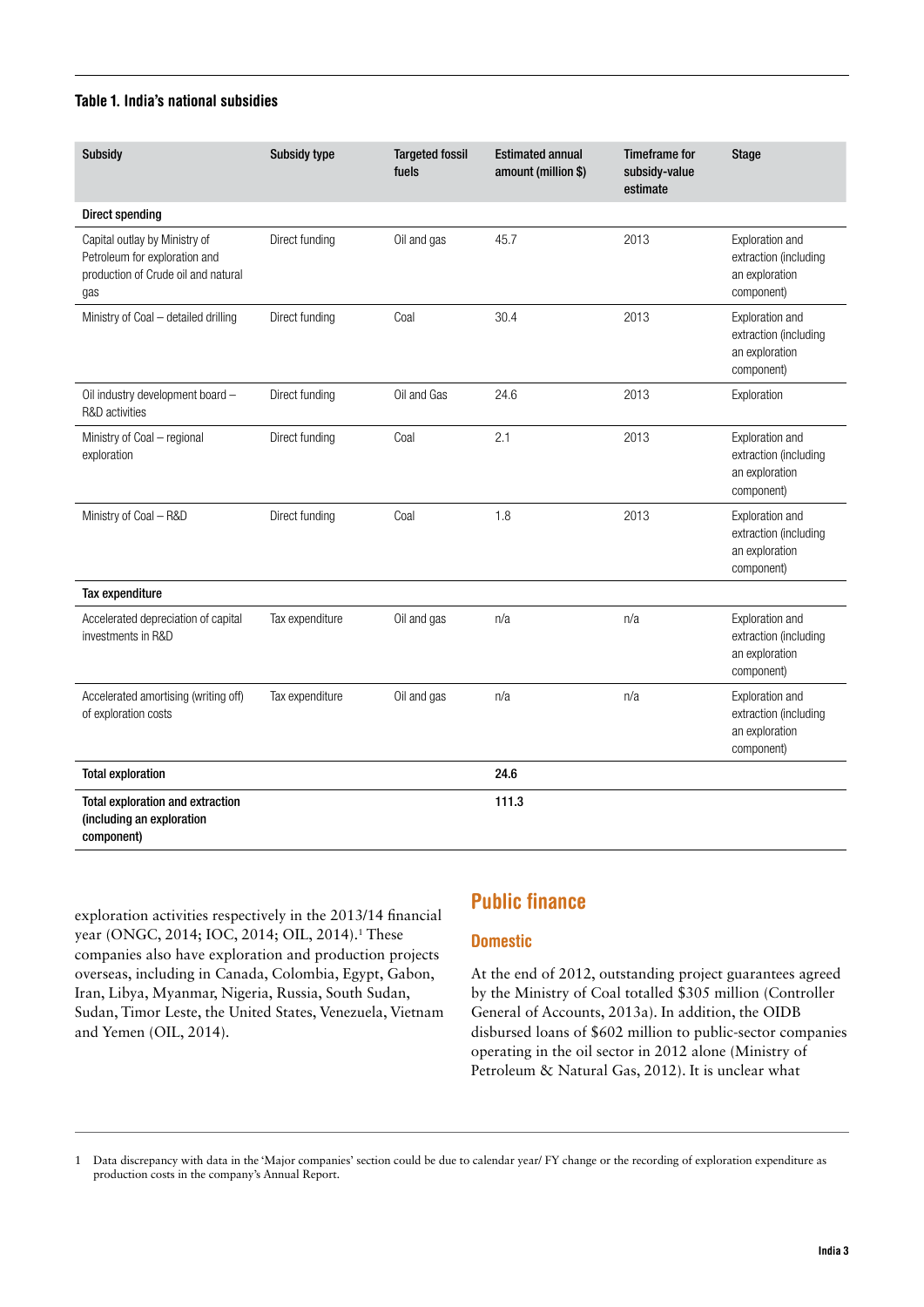portion of these guarantees and loans are for upstream or downstream projects.

A large number of fossil-fuel projects throughout the energy chain, including the exploration stage, are thought to be financed by state-owned development banks in India. However, only limited data have been found on the value or terms of these loans. One example is \$272 million in support for the Gujarat State Petroleum Corporation KG Block gas field with equal support of \$45.25 million from each of Bank of India, Central Bank of India, Indian Overseas Bank, Union Bank of India, Export-Import Bank of India and Indian Bank. A second example found shows \$109 million in support of the Krishna Godavari Basin Oil & Gas project which was funded by Bank of India (\$22.93 million), Export-Import Bank of India (\$28.66 million), Indian Bank (\$38.22 million), and Union Bank of India (\$19.11 million) (IJ Global, 2014).

#### International

Only anecdotal data were available for international financing by India's public finance institutions. References were found that linked India EXIM Bank and State Bank of India to providing \$43.8 million for the development of Gujarat NRE Coking Coal Mine and NRE No 1 Colliery in Australia in 2010 (IJ Global, 2014). Additionally, Indian Overseas Bank and United Bank of India equally split support totalling \$60 million to the Kaltim Prima Coal and PT Arutmin Mine Expansion project in Indonesia in 2012 (IJ Global, 2014). India EXIM Bank does not break down its disbursements in its annual report; however, it does include reference to oil exploration in Ecuador and

Figure 2. India's top 10 oil and gas reserve holders' share of total Indian reserves as of January 2014



*Source: Rystad Energy, 2014*





*Source: Rystad Energy, 2014*

#### Table 2: State-owned enterprise coal, oil and gas exploration investment

| State-owned enterprise                                                      | <b>Investment</b><br>purpose               | <b>Targeted fossil</b><br>fuels | <b>Estimated annual</b><br>investment (million<br>$\boldsymbol{\$}$ | <b>Timeframe for</b><br>investment-value<br>estimate | <b>Stage</b>                                                             |
|-----------------------------------------------------------------------------|--------------------------------------------|---------------------------------|---------------------------------------------------------------------|------------------------------------------------------|--------------------------------------------------------------------------|
| ONGC                                                                        | <b>Exploration activities</b>              | Oil and gas                     | 1900                                                                | 2013                                                 | Exploration                                                              |
| Coal India                                                                  | Overseas<br>exploration and<br>development | Coal                            | $820 - 1140$                                                        | 2012-2017                                            | Exploration and<br>extraction (including<br>an exploration<br>component) |
| IOC                                                                         | <b>Exploration activities</b>              | Oil and gas                     | 581.2                                                               | 2013                                                 | Exploration                                                              |
| <b>CMPDIL</b>                                                               | <b>Exploration activities</b>              | Coal                            | 481                                                                 | 2012                                                 | Exploration                                                              |
| OIL                                                                         | <b>Exploration activities</b>              | Oil and gas                     | 232                                                                 | 2013                                                 | Exploration                                                              |
| <b>Total exploration</b>                                                    |                                            |                                 | 3194.2                                                              |                                                      |                                                                          |
| Total exploration and extraction<br>(including an exploration<br>component) |                                            |                                 | $4014.2 - 4334.2$                                                   |                                                      |                                                                          |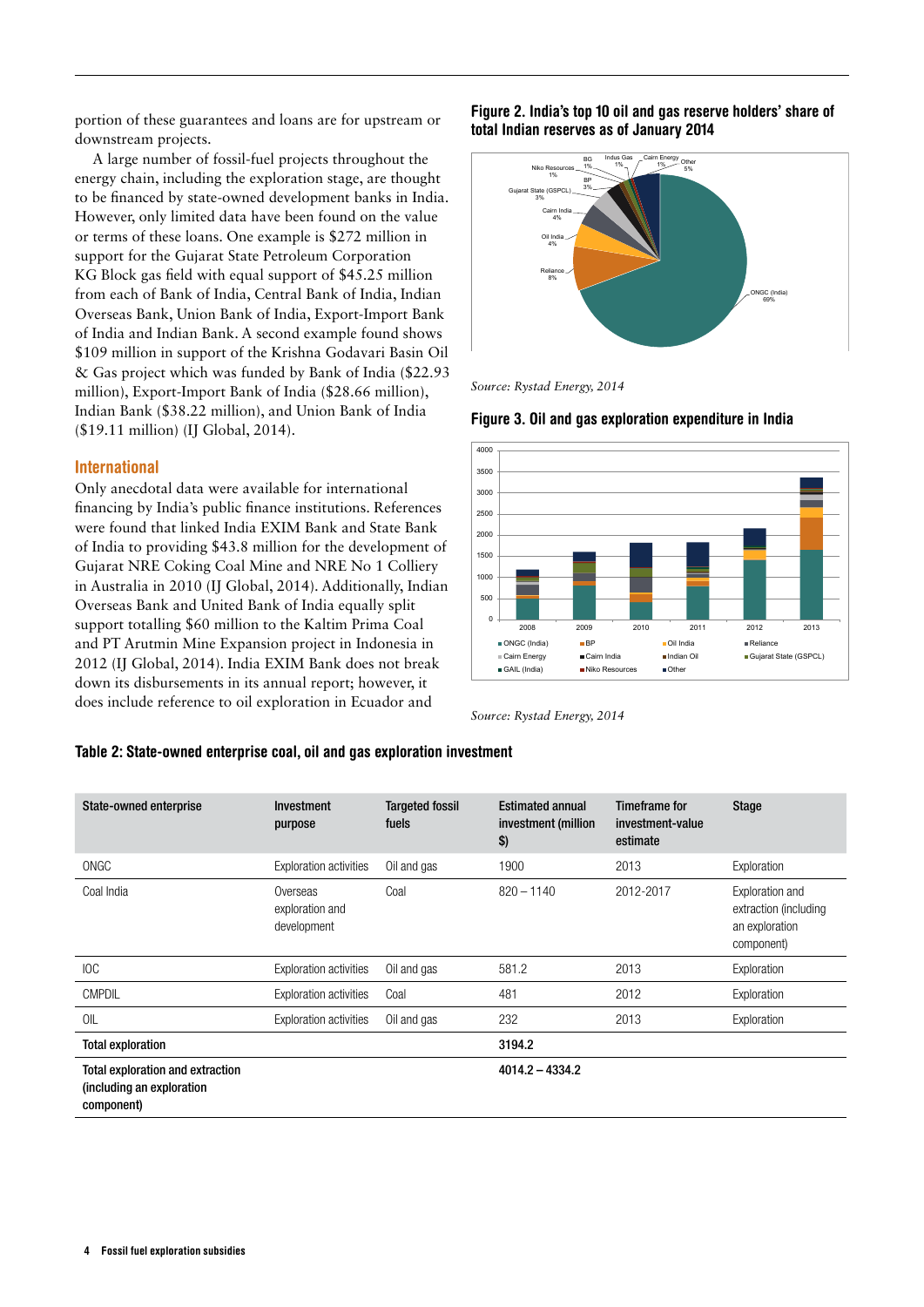#### Figure 4: Major shares of Indian coal production in FY 2013/14



*Source: CIL, 2012*

assistance to an Indian joint venture involved in oil and gas exploration abroad (Exim Bank, 2012; Exim Bank, 2013; Exim Bank, 2014).

India contributed an average of 2.6% of funding to multilateral development banks (MDBs) that invested in fossil-fuel exploration projects between 2010 and 2013. These contributions render India responsible for average annual spending on exploration for fossil-fuels of \$19.5 million across this period (Oil Change International,  $2014$ .<sup>2</sup>

Finally, the recently announced New Development Bank, to be led by the BRICS countries,<sup>3</sup> with authorised lending up to \$34 billion annually (mainly for infrastructure)

may include support for fossil-fuel exploration activities (Khanna, 2014). India is slated to pledge \$18 billion of the initial \$100 billion total capitalisation of the bank (José Romero, 2014).

# Major companies

#### Oil and gas

In 2013, oil and gas companies in India made \$36.5 billion in revenue and \$6.5 billion in profits from upstream operations. State-owned companies, led by ONGC, dominate upstream activities in terms of production and revenue. Oil India Limited is the country's other major SOE in the upstream oil and gas industry, while Indian private companies Cairn and Reliance are among the other top actors. BP and BG, both British companies, also hold interests in India's upstream industry (Table 4).

Of the \$36.5 billion in revenue, the Government of India received \$3.5 billion in income taxes and \$13.6 billion in royalties. In 2013, the share of revenue (aside from royalties) going to income taxes averaged 15% for India's upstream oil and gas industry.4

India-based companies own the vast majority of the country's oil and gas reserves, with a total value of 5 billion barrels of oil equivalent (BOE) at the start of 2014, with state-owned ONGC alone holding 69%. Reliance, Oil India and Cairn India followed with 8%, 4% and 4% of total reserves, respectively (Figure 2).

| Project                                                                            | Country   | <b>Financier</b>                                                                                                                      | Year | <b>Amount (million US\$)</b> | <b>Stage</b>                          |
|------------------------------------------------------------------------------------|-----------|---------------------------------------------------------------------------------------------------------------------------------------|------|------------------------------|---------------------------------------|
| Krishna Godavari Basin<br>Oil & Gas                                                | India     | Bank of India, Export-Import<br>Bank of India, Indian Bank,<br>Union Bank of India                                                    | 2012 | 109                          | Extraction (including<br>exploration) |
| Gujarat State Petroleum<br><b>Corporation KG Block</b><br>gas field                | India     | Bank of India, Central Bank<br>of India, Indian Overseas<br>Bank, Union Bank of India,<br>Export-Import Bank of India,<br>Indian Bank | 2010 | 272                          | Extraction (including<br>exploration) |
| Kaltim Prima Coal and PT<br>Arutmin Mine Expansion                                 | Indonesia | Indian Overseas Bank, United<br>Bank of India                                                                                         | 2012 | 60                           | Extraction (including<br>exploration) |
| NRE No 1 Colliery and<br>NRE Wongawilli Colliery<br>Expansion                      | Australia | Export-Import Bank of India,<br>State Bank of India                                                                                   | 2010 | 43.8                         | Extraction (including<br>exploration) |
| <b>Total Extraction</b><br>(including exploration)<br>Financing, 2010-2013:        |           |                                                                                                                                       |      | 484.8                        |                                       |
| <b>Total Annual Extraction</b><br>(including exploration)<br>Financing, 2010-2013: |           |                                                                                                                                       |      | 121.2                        |                                       |

#### Table 3. India fossil fuel exploration project financing, 2010 to 2013

2 Data are based partly based on shares of multilateral development banks (MDBs) held by each G20 country from the respective MDB annual reports and replenishment agreements.

3 Brazil, Russia, India, China and South Africa.

4 The income-tax share is calculated by dividing income tax by revenue, excluding royalties, bonuses and government profit.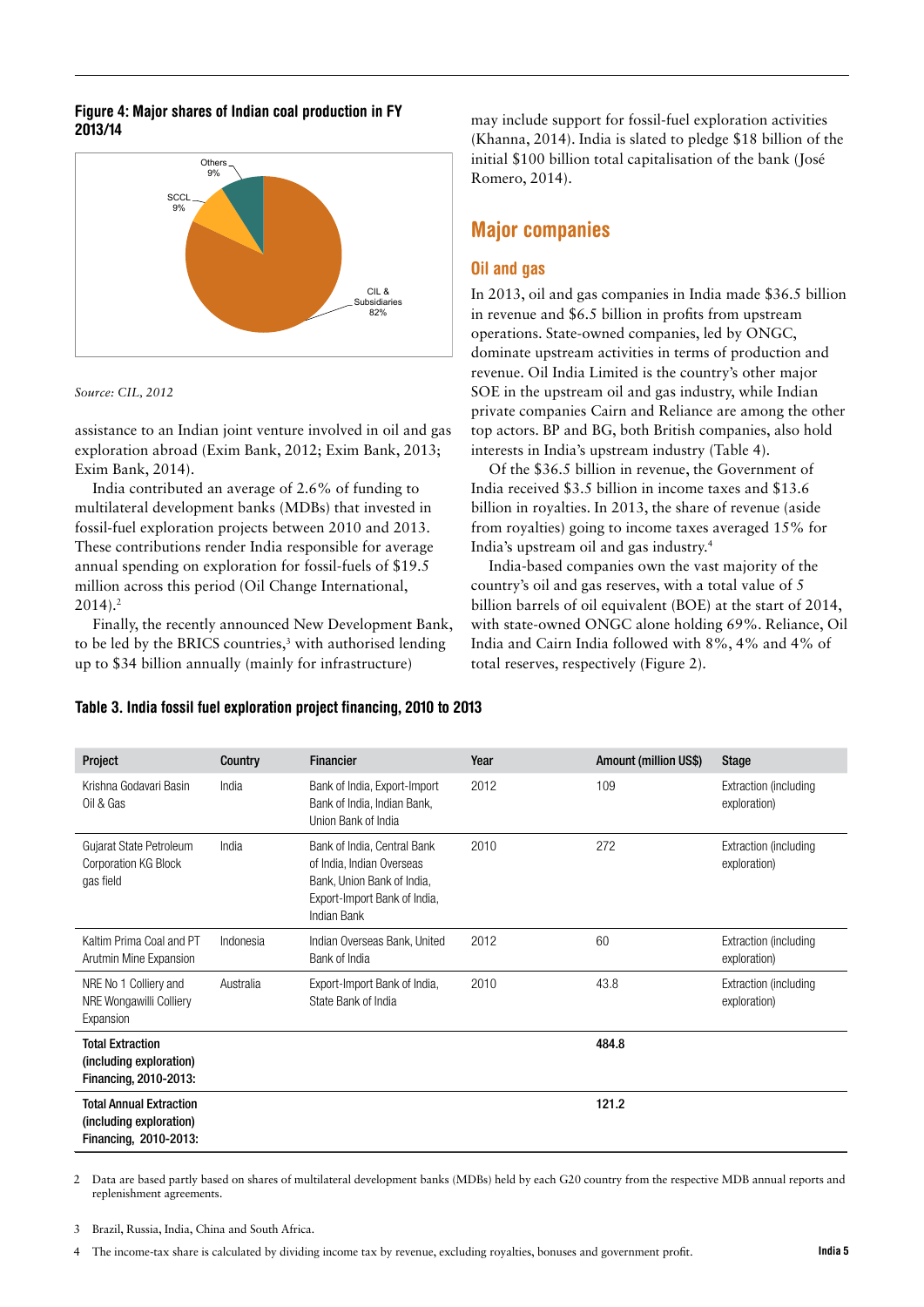While India's oil and gas reserves are stagnating or even falling, exploration expenditure in the country is rising as companies search for additional resources, reaching a high of \$3.4 billion in 2013. (Figure 3) (Rystad Energy, 2014). Again, Indian companies, led by ONGC, dominated exploration spending over the 2008 to 2013 period. In 2013, BP, a British integrated multinational oil corporation, ramped up its activities to become the second largest oil and gas exploration spender in India that year, with \$766 million in exploration expenditure.

#### **Coal**

As noted in the section on 'Investments by state-owned enterprises', coal production in India is dominated by Coal India Limited (CIL) with CIL and its seven subsidiaries producing 462Mt of coal (82% of total production) in FY 2013/14 (CIL, 2014). In the same year, Singareni Collieries Company Limited (SCCL), a smaller SOE independent from CIL, produced 50Mt (9%) with the remainder of production divided between a number of smaller public and private companies including TISCO, IISCO and DVC (all of which operate captive mines).

The CIL subsidiary CMPDIL and the Geological Society of India are responsible for coal exploration activities. Six new exploration or extension projects for Coal India were due to be sanctioned in 2012 at a value of \$481 million (CIL, 2012).

#### Table 4. India's top 10 oil and gas producers' revenues, profits and income taxes, 2013

| Company               | <b>Headquarter country</b> | Revenue (million \$) | Profit (million \$) | Income-tax<br>payments (million<br>$\boldsymbol{\$}$ | Income-tax share<br>of revenue |
|-----------------------|----------------------------|----------------------|---------------------|------------------------------------------------------|--------------------------------|
| ONGC (India)          | India                      | \$25,173             | \$4,395             | \$3,498                                              | 22%                            |
| Cairn India           | India                      | \$4,415              | \$1,471             | \$26                                                 | $1\%$                          |
| Oil India             | India                      | \$3,348              | \$791               | \$429                                                | 21%                            |
| Reliance              | India                      | \$1,295              | \$128               | $-$ \$8                                              | $-1\%$                         |
| Cairn Energy          | UK                         | \$491                | \$94                | \$48                                                 | $-19%$                         |
| <b>BP</b>             | UK                         | \$442                | $-$ \$329           | \$337                                                | $-83%$                         |
| BG                    | UK                         | \$411                | \$46                | \$88                                                 | 34%                            |
| Videocon              | India                      | \$232                | \$71                | \$34                                                 | 27%                            |
| Niko Resources        | Canada                     | \$160                | \$29                | $-$ \$12                                             | $-8%$                          |
| Gujarat State (GSPCL) | India                      | \$134                | $-$ \$179           | \$6                                                  | 7%                             |

*Source: Rystad Energy, 2014*

# References

- BBC News (2014) 'India Supreme Court declares coal licences illegal.' *BBC News,* 25 August. [\(http://www.bbc.](http://www.bbc.co.uk/news/world-asia-india-28924592) [co.uk/news/world-asia-india-28924592\)](http://www.bbc.co.uk/news/world-asia-india-28924592)
- BP (2014) *BP Statistical Review of World Energy*. London: British Petroleum. [\(http://goo.gl/O415De](http://goo.gl/O415De))
- CIL (2014) 'Production'. Kolkata: Coal India Limited. (<http://www.coal.nic.in/cpddoc.htm>)
- CIL (2013) *Annual Report 2012-13*. Kolkata: Coal India Limited. ([https://www.coalindia.in/en-us/ara1213ofcil.](https://www.coalindia.in/en-us/ara1213ofcil.aspx) [aspx\)](https://www.coalindia.in/en-us/ara1213ofcil.aspx)
- CIL (2012) 'Implementation of Projects in the Coal Sector'. Kolkata: Coal India Limited. [\(http://coal.nic.in/projects.](http://coal.nic.in/projects.htm) [htm](http://coal.nic.in/projects.htm))
- Controller General of Accounts (2013a) 'Guarantees given by Government: Disclosure Requirements (IGAS-1)'. New Delhi: Ministry of Finance, Government of India. [\(http://www.cga.nic.in/writereaddata/Statement\\_4Sector-](http://www.cga.nic.in/writereaddata/Statement_4Sector-Wise20122013.pdf)[Wise20122013.pdf\)](http://www.cga.nic.in/writereaddata/Statement_4Sector-Wise20122013.pdf)
- Controller General of Accounts (2013b) 'No. 10 Statement of Expenditure on Capital Account during and to the end of the Year'. New Delhi: Ministry of Finance, Government of India. ([http://www.cga.nic.in/](http://www.cga.nic.in/writereaddata/Statement_10_20122013.pdf) [writereaddata/Statement\\_10\\_20122013.pdf](http://www.cga.nic.in/writereaddata/Statement_10_20122013.pdf))
- Deloitte (2014) *Oil and gas taxation in India.* New Delhi: Deloitte. ([http://goo.gl/UysMwY\)](http://goo.gl/UysMwY)
- EY (2013) *Global oil and gas tax guide.* Ernst and Young. [\(http://goo.gl/S9zweS\)](http://www.ey.com/Publication/vwLUAssets/2013_global_oil_and_gas_tax_guide/$FILE/EY_Oil_and_Gas_2013.pdf)